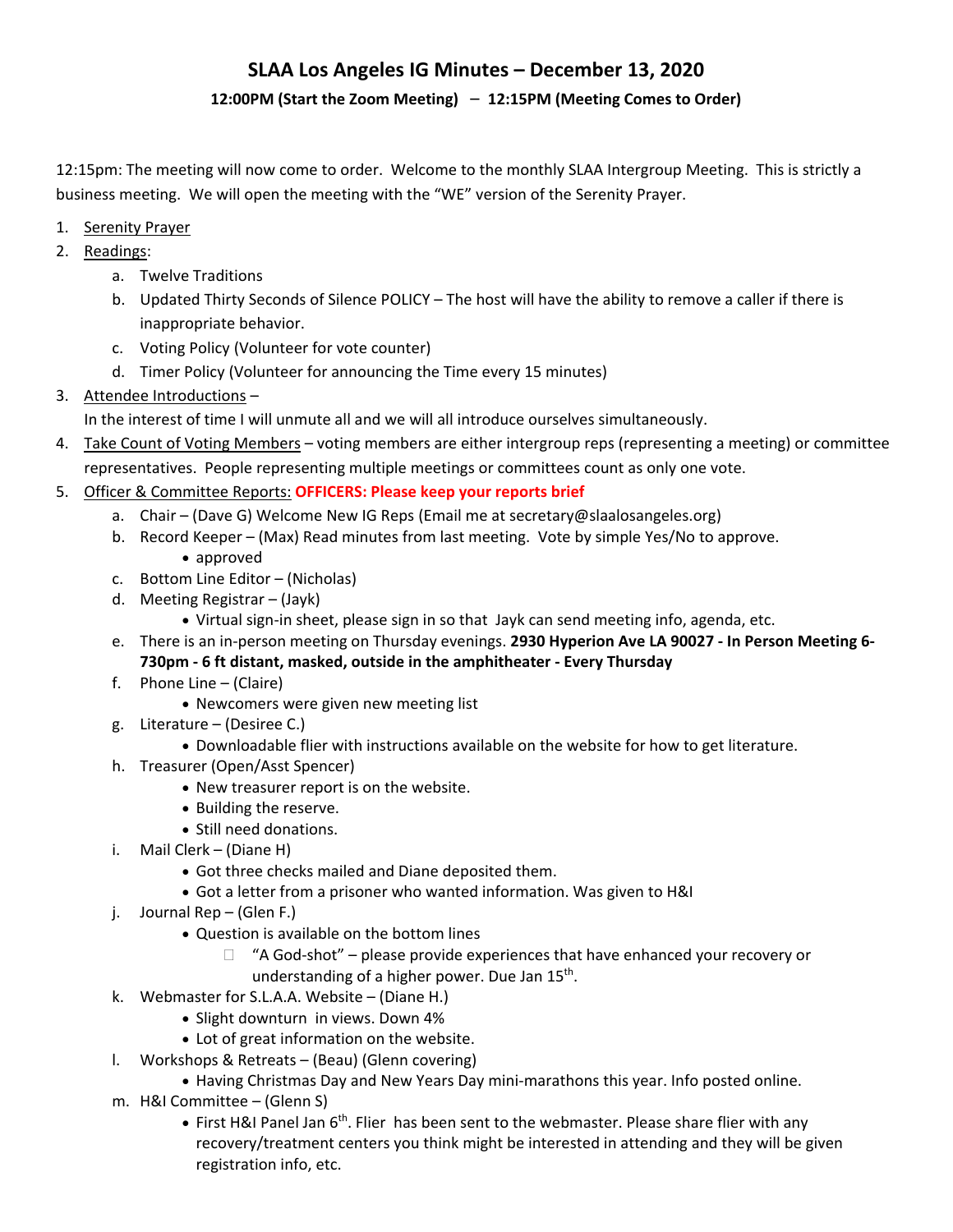### **12:00PM (Start the Zoom Meeting)** – **12:15PM (Meeting Comes to Order)**

- H&I Meeting info is posted on the website and everyone is welcome to attend.
- n. Speaker List Keeper (Kevin)
	- Not in attendance
- o. Literature Copier (Open)
	- Not needed while in quarantine
- p. Conference Committees:
	- Literature Committee Conduit (Lisa C)
		- i. Having meeting early this year.
		- ii. Questionnaire from FWS. Link provided in the flier.

Survey on whether To Change or Not To Change the Basic Text for the 50<sup>th</sup> anniversary edition

- Sponsorship Committee Conduit (Chris)
	- i. Nothing to report. No meeting.
- Steps, Traditions, & Concepts Conduit (Jayk)
	- i. Look over questions from fellowship and seek to address issues with the traditions
- Translation Committee Conduit (Dana)
	- i. Dana did outreach with Brazil, Belgium, Denmark, France and Australia. Last Sunday of the Month.
- Diversity Committee Conduit (Ellie) Quinn covering/ taking over the position
	- i. Doing another pilot for the workshop. The pilot will be the  $1^{st}$  Saturday of February and is open only to committee members.
	- ii. Working with the Conference Literature Committee in contributing to the "Style Guide"
	- iii. Currently accepting journal submissions for the special diversity issue.
- q. SLAA Los Angeles, Inc. Board of Trustees (Jenny)
	- Annual meeting Feb 18<sup>th</sup>.
	- The Board of Trustees is open for the election of new members (Flier attached)
	- $\Box$  If interested and you meet the requirements, please email trustees@slaalosangeles.org
- r. FWS Board of Trustees (Christina)
	- Have lost two board members with two resignations. Christina is now secretary.
	- ABM is probably going to be virtual in 2021.
	- Lifesaver program is the fellowship wide program. Currently at approx. 21k.
	- Literature sales are getting decimated… need individual contributions.
	- Working on digital sales.
	- Zoom Around the World has been changed to "Virtual Intergroup Forum". Considering two members from each intergroup to have a meet and great. LA participation would be vital.
	- Board voted that we will include the Romantic Obsessions Pamphlet in the digital literature packet bundle.
	- Intergroup Service Forum is a message forum started by the CICC for anyone in SLAA to post and get feedback/ experience, strength and hope. Useful resource for SLAA members only. Sign-in with e‐mail and get approved by the admin.
		- $\Box$  Question Newcomer packet/ copyright issue
		- $\Box$  Answer Has to be less than 300 copywritten words in order to be distributed. The Newcomer packet has way more than 300 words that are copywritten so can't be distributed electronically or on the intergroup website. Diana was contacted by Pam and asked to take it off the site as FWS doesn't recognize the packet officially. Diana suggests directing newcomers to the Newcomer page on the website.
- s. Audio Library Committee (Natalie)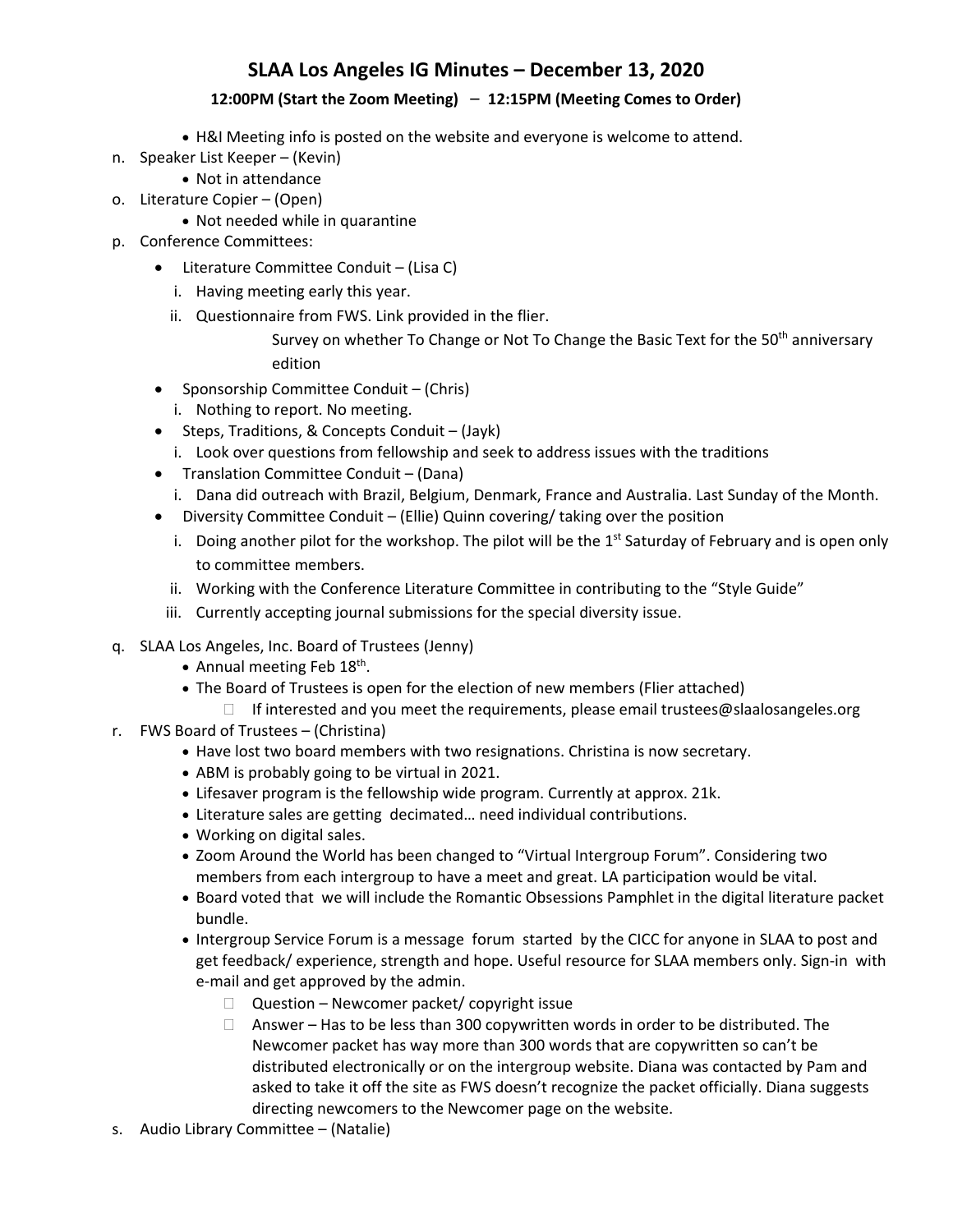### **12:00PM (Start the Zoom Meeting)** – **12:15PM (Meeting Comes to Order)**

- Accepting submissions and building a library. Please share at your meetings that online shares are available to listen and fellows can consider recording their own shares to contribute. https://tinyurl.com/audioLASLAA
- Looking for members to translate the flier into different languages so that we can diversify the library.

### t. Virtual meetings

- Registrar (Rachel)
	- i. Meeting Contacts need to check their e-mails for contact requests. Registrar is getting lots of emails asking for passwords. Please announce at your meetings!
- $\bullet$  Security (Ezra)
	- i. No updates in terms of problems but lots of elections are going on and meeting URLs may be changing. Please report new URLS to Digital registrar and please KEEP THE SAME PASSWORD even if the URL changes.
	- ii. When you set up the gmail account as a meeting contact, you can create an automated response. No security concerns going this route as anyone taking the extra step to get a password is unlikely to be a zoom bomber.
- u. Committee to Return to in Person Meetings (Ellie)
	- The Thursday outdoor meeting is still going as it is considered to be "outdoor worship" under the new State guidelines. Masks and physical distancing is a must/required. There will be no event on the 24<sup>th</sup>. Will possibly have a meeting on Jan  $1^{st}$ .
	- 2930 Hyperion Ave LA 90027 ‐ In Person Meeting 6‐730pm ‐ 6 ft distant, masked, outside in the amphitheater ‐ Every Thursday

### 6. Unfinished Business

- a. Diane H.: Monthly donation to FWS to take advantage of gift match program.
- b. Report from Jamie on adding closed captioning to the intergroup zoom meeting. (attached)
	- Might have a motion to add close captioning to our Intergroup zoom meeting.
	- Have adjusted the motion to make captioning available to the Intergroup Meeting through Otter AI in the spirit of inclusion and accessibility for all.
		- $\Box$  Question: Would this be available to all meetings?
		- $\Box$  Answer: No, would only be this meeting. Each meeting would have to enroll separately.
		- $\Box$  Question: is it the most accurate?
		- □ Answer: Yes, according to the task force
		- $\Box$  Question: Was there a second to this motion?
			- a. MOTION IS SECONDED
		- $\Box$  Question: Is this month to month or yearly?
		- $\Box$  Answer: Suggestion is month to month because unclear how long virtual meetings will go on.
		- $\Box$  Question: Does Otter does create a written transcript of the meeting?
		- Answer: Yes.
		- $\Box$  MOTION TO VOTE
			- a. PROS:
				- i. Meetings should be accessible as possible.
				- ii. Another way for us to carry the message. Obvious choice.
				- iii. Ditto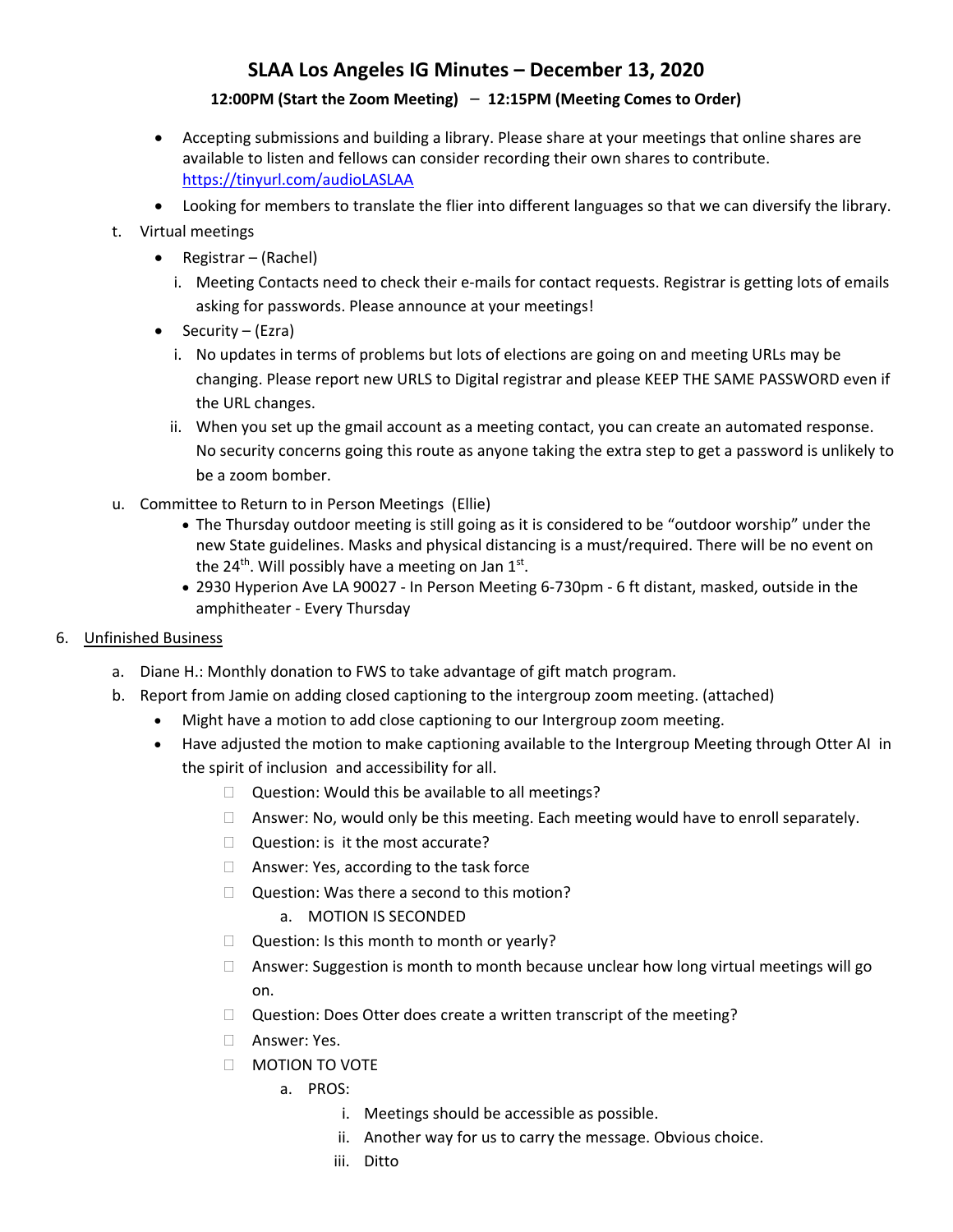### **12:00PM (Start the Zoom Meeting)** – **12:15PM (Meeting Comes to Order)**

- b. CONS:
	- i. Other services that could be utilized for other meetings. Would be nice if we are going to pay for a service to share the service. Concern that there may be a better service that makes service available to all.
	- ii. Privacy issues as it is recorded by an automated service.
	- iii. Can we afford this? Looks like we have the funds to do so…
- $\Box$  MOTION CARRIES. WILL BE ADDING OTTER AI to Intergroup Zoom meetings starting in Jan.

#### 7. New Business

a. Diane H. I move that we revise the assistant treasurer/treasurer/CFO positions as described below. As long as we're in Virtual mode, there aren't many transactions, and the CFO has to oversee everything anyway. As long as the Assistant can keep track of counting the meeting' donations, I think we could just revise the positions to be: C.F.O and Assistant Treasurer.

### **CHIEF FINANCIAL OFFICER – BOARD OF TRUSTEES**

(1 year term – re-elected at Board Meeting; 2 years sobriety)

- Pays current bills via BillPay, PayPal or auto-pay.
- Reviews donation checks received by mail to verify they are made out to the proper name, deposits remotely to checking a/c
- Downloads monthly activity from Wells Fargo checking, PayPal and Venmo accounts
- Gives copies of Venmo and PayPal monthly reports to Assistant Treasurer for tracking donations made from each group
- Transfers cash balances in PayPal and Venmo to Wells Fargo checking account
- Reconciles bank accounts.
- Tracks income and expenses through monthly spreadsheet, including separate totals for Intergroup, F.W.S. (regular donations & Gratitude Month), J & T and Annual Retreat.
- Presents current Financial Statement at each Intergroup meeting.
- Gives Financial Statement to Webmaster for posting on website.
- Attempts to recover money from bounced or uncashable checks.
- Sends donations to F.W.S. on a quarterly basis.
- Files Annual Sales Tax Return and pays taxes
- Files Annual 990 Federal Income Tax Return for Nonprofits
- Maintains storage of archived records

### **ASSISTANT TREASURER – VIRTUAL MEETINGS**

#### **(2 year term; 6 months sobriety)**

- Receives Venmo and PayPal reports from C.F.O.
- Double-checks accuracy
- Records group donations in spreadsheet for presenting at Intergroup Meeting and posting on website
- Fills in when treasurer is not able to attend I.G. meetings.

#### 8. Elections for 2021

- a. **Record Keeper** (1 year term; 3 months sobriety)
	- **Katie is new RECORD KEEPER !!!!**
- b. **Bottom Line Editor** (1 year term; 6 months sobriety; must be computer literate)
	- **Jamie is new record keeper !!!**